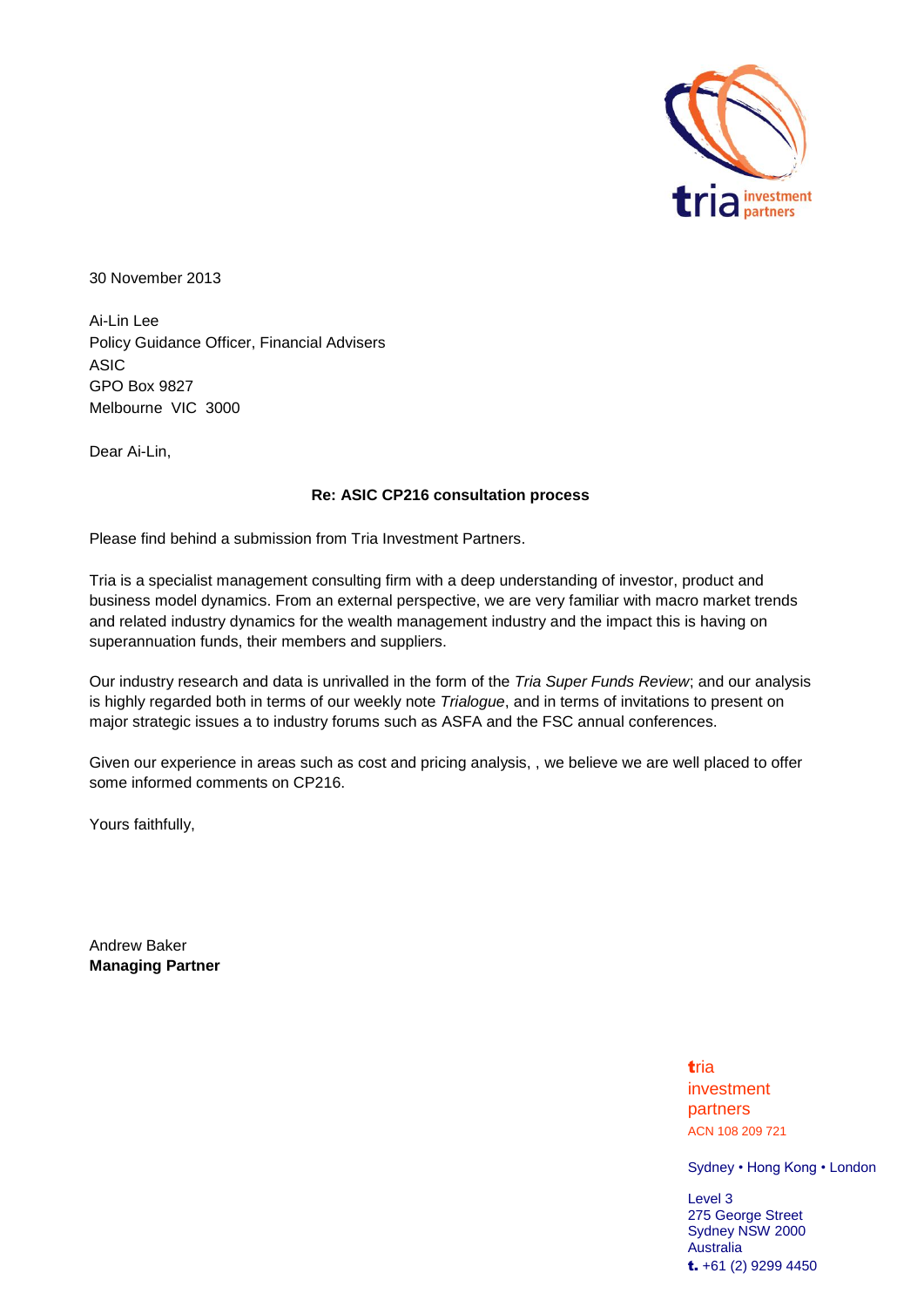

## **Context**

We focus our comments on the cost and pricing methodologies applied in the "Costs of Operating SMSFs" report performed by Rice Warner for ASIC.

We contend that the approach adopted results in an incomplete analysis and therefore a potentially erroneous view of the relativities of costs of SMSFs and APRA-regulated funds; and that certain improvements would result in a more accurate assessment.

#### **Specific responses**

## **C1Q1 (a)**

We consider that the way in which SMSF costs have been described in the report are incomplete for the purpose of comparison with APRA-regulated funds.

APRA-regulated funds report pricing which is all-inclusive of investment, administration, and trustee costs. Accordingly, it is important that, to the extent possible, an identical analysis is made of SMSFs costs. Otherwise, you end up with an apples vs oranges comparison.

## Currency of prices

An essential point to note is the currency of prices. The SMSF sampling methodology described on page 5 implies that the prices collected are those currently being offered by a range of providers; ie they reflect prices for SMSFs being established now, and not necessarily those prevailing for the existing SMSF base, some of which may have been priced many years ago.

While we agree that this is an appropriate approach, it is not consistent with the paper's approach to the costs of APRA-regulated funds, which is a mix of current and historical prices. This creates a mismatch in the analysis. We return to this issue below.

#### Investment costs

We raise no objection to the estimates of establishment and ongoing costs outlined on page 5.

We have concerns with the approach to investments costs outlined on page 6. Investment costs often comprise the large cost component of APRA-regulated funds, and therefore differences in this component are likely to be a key driver of price relativities with SMSFs. It is therefore important that the estimation of SMSF investment costs is complete and robust.

The estimation of SMSF investment costs on page 6 is too narrow. It considers only investment costs arising from SMSF use of managed funds, which the paper estimates as 4-12% of SMSF assets.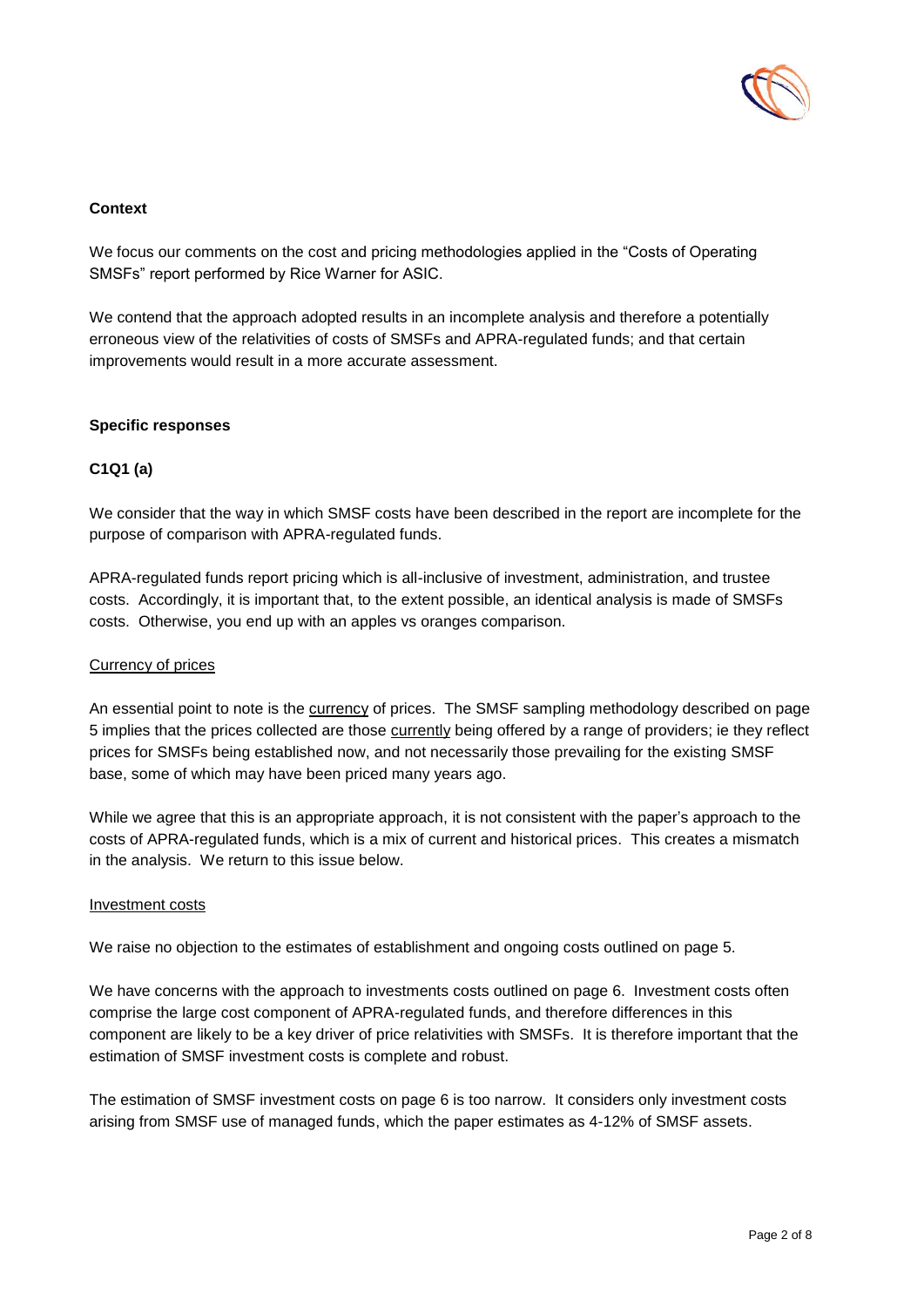

We agree that SMSF use of managed funds is not especially high, although we point out that the ATO data typically used to evidence this conclusion is both dated (typically 18 months in arrears or longer) and not particularly granular. There is potential for misclassification, which creates some uncertainties about SMSF usage of managed funds.

The analysis makes assumptions about the prices of the managed funds, and then multiples that by the estimated SMSF usage of managed to arrive at an investment cost figure. As far as it goes, this is a reasonable assessment of investment costs arising from the 4-12% of SMSF assets placed in managed funds.

## Investment costs arising from assets other than managed funds

But what about the remaining 88-96% of the portfolio?

The paper is silent on investment costs other than those arising from managed fund use, and as a result it effectively assumes that investment costs on the rest of the SMSF portfolio – ie the vast majority – are nil.

We do not consider this to be realistic.

It is of course possible to contemplate situations where other explicit costs are nil or negligible.

For example, where an SMSF is both simple and genuinely self-directed, consisting of cash deposits and a portfolio of shares selected and traded by the trustee, one might argue that investment costs are nil. In fact even this assumption is questionable given that supplier revenue is not nil, for example:

- The "price" of a deposit may be nil, but the institution earns a net interest margin from the SMSF.
- A self-directed share portfolio may have nil management costs, but the SMSF will still pay, at least, brokerage fees on establishment and trading of the portfolio.

But even we accept that such situations represent a "nil" investment cost outcome, it is equally clear that other types of SMSF investment costs are common and material, for example:

- Costs related to the acquisition and management of real estate and real business assets, including the rapidly spreading limited recourse borrowing arrangements (LRBAs).
- Costs related to the acquisition, storage, and safe-keeping of assets such as collectibles, art, bullion, rare coins, wine etc.
- Advice in relation to share and other financial security portfolios. We note that at 3.6 on page 22, it was argued that advice costs in respect to investments should be excluded. We believe this is wrong. Such costs are included in the price of APRA regulated funds. For an apples-with-apples comparison, such costs must also be included for SMSFs.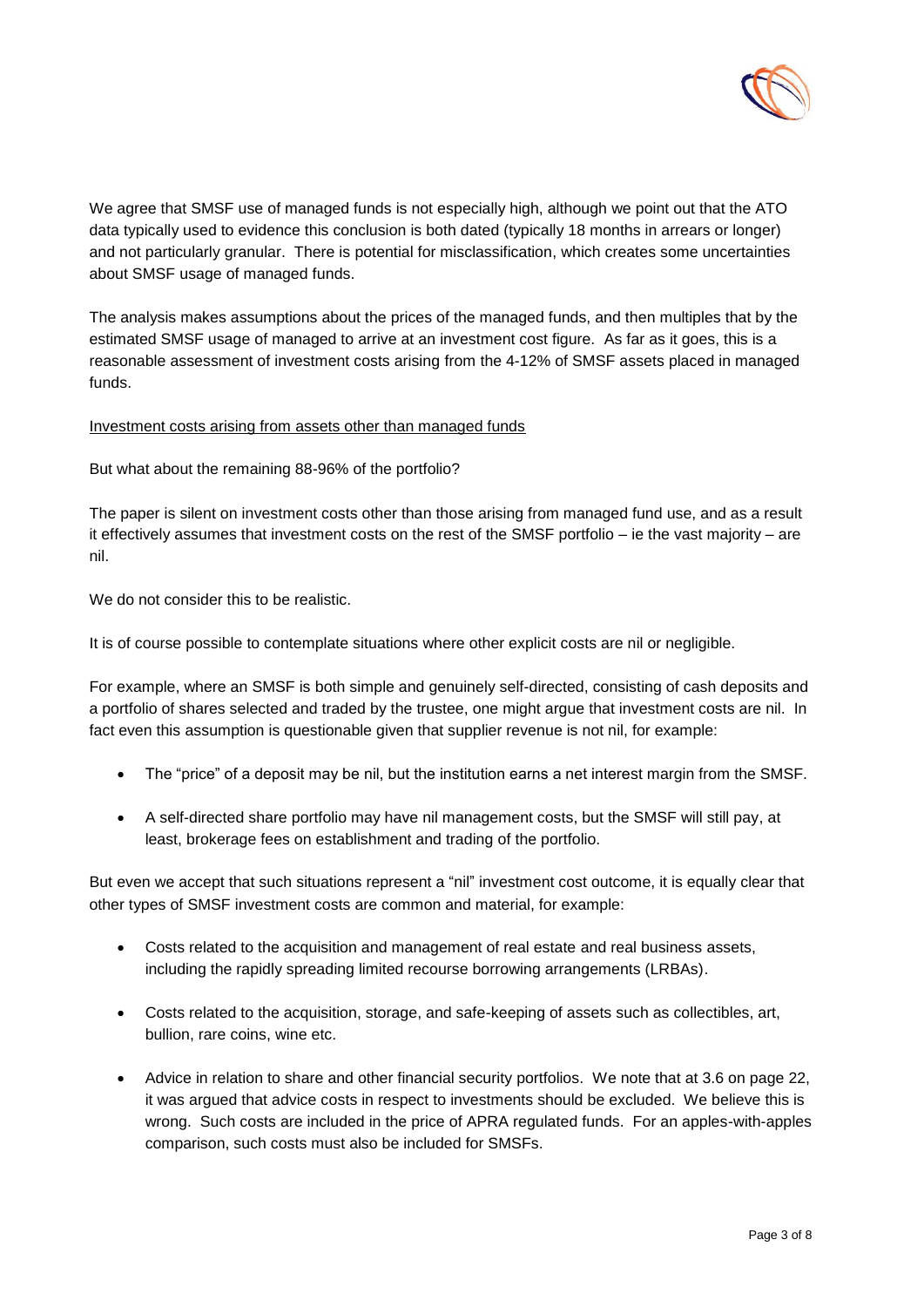

Some of these costs are ongoing; others are reflected in (sometimes very large) one-off costs. For example, the purchase of art typically involves a buyer's premium of 20%. However whether ongoing or one-off, they are all real costs which should be included.

#### Preferred approach

Such costs cannot be ignored or defined away.

A more complete approach to investment costs would have been to separately consider each material asset category used by SMSFs (managed funds, deposits, shares, ETFs, real estate, collectibles and so on),generate an indicative cost for each, and produce weighted average. This would be materially higher than the figures appearing in Table 6.

#### **Conclusion**

The approach to SMSF investment costs is incomplete and it is likely that total SMSF costs have been materially understated.

## **C1Q1 (b)**

We consider that the scale points at which an SMSF becomes competitive with APRA regulated funds have been significantly understated.

#### Methodology issues

We content this is the case because the data sample pays insufficient attention to the most current prices of new APRA-regulated products. As new products tend to have significantly lower prices than the installed base of existing products, the averaging of all available prices overstate prices actually available to the member making a decision today.

The methodology described on page 24 indicates that APRA-regulated fund data was drawn from an existing report for the Financial Services Council; ie it was not generated specifically for CP216. The data seeks to encompass the entire current product base for the main segments such as industry funds, retail, and so on. Low, mid, and high prices are derived from this data set.

The methodology refers (also on page 24) to arrival of new low cost personal super products entering the market with significantly lower prices, but then dismisses the use of these products as the relevant price benchmark in favour of the existing data set. This was an error.

It should also be noted that an important new price point appears to have been entirely ignored. This relates to the new SMSF-like products entering primarily the industry fund, such as AustralianSuper's Member Direct and HOSTPLUS ChoicePlus.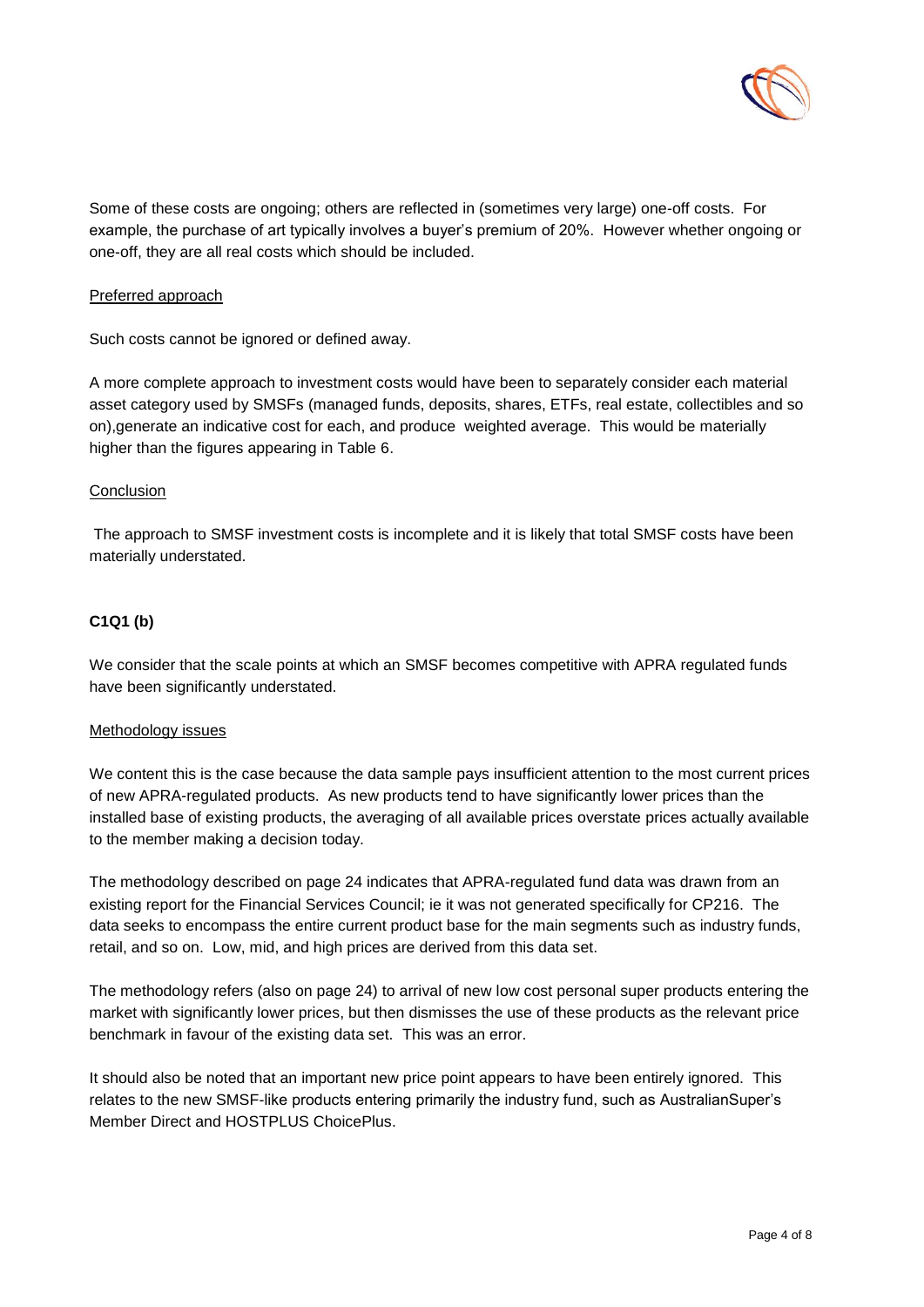

# Currency of prices mismatch

While the use of the existing data set this is a valid estimation of the entire price set for APRA-regulated funds, it creates a currency of prices issue, particularly in relation to the approach used for SMSFs.

As noted above, the SMSF methodology used the most current prices available.

In comparison, the data set for the APRA-regulated funds, while technically all on-sale and available, is inherently weighted to legacy products and prices. This creates a mismatch of currency of prices. In our view, the dismissed approach of using the most current prices (those relating to new products rapidly spreading through the industry), is the approach which should have been adopted, or at the least used as an alternative benchmark.

## Analysis issues

The decision not to use the most current and relevant prices for APRA-regulated funds creates three problems for the comparison:

- The use of an APRA-regulated fund price set weighted to legacy products is like driving via the rear vision mirror. It's like saying you should buy a \$500 iPad (ie an SMSF) because your last computer cost you \$3,000 (ie an older APRA-regulated product). It's an irrelevant comparison. You need to consider the latest computer price points (ie new APRA-regulated products and price points) to make a correct comparison.
- A member of an APRA-regulated fund, or a member's financial adviser, who is considering shifting from an APRA fund, should not be simply comparing, for example, the stated mid-range SMSF costs with the stated mid-range APRA fund costs. As noted, the SMSF costs are current while the APRA fund prices are not. They should also be considering a benchmark of new APRA-regulated fund products - which tend to be price leaders significantly below the low-range price estimates (and typically half the mid-range estimate).
- This is before considering the omission of the new SMSF-like products. Arguably these are in fact the most relevant APRA-regulated fund comparators to an SMSF offer in terms of features and pricing. To ignore them is to remove an important point comparison. This is particularly problematic because the pricing of these products tends to be fixed dollar (~\$258 pa in the case of AustralianSuper's Member Direct and HOSTPLUS ChoicePlus) regardless of balance. These products are especially attractive in terms of pricing, and should have been an important part of the analysis.

## Preferred approach

The approach of using the installed base of APRA funds gives a misleadingly high estimate of the price points available to members considering fund switching decisions now.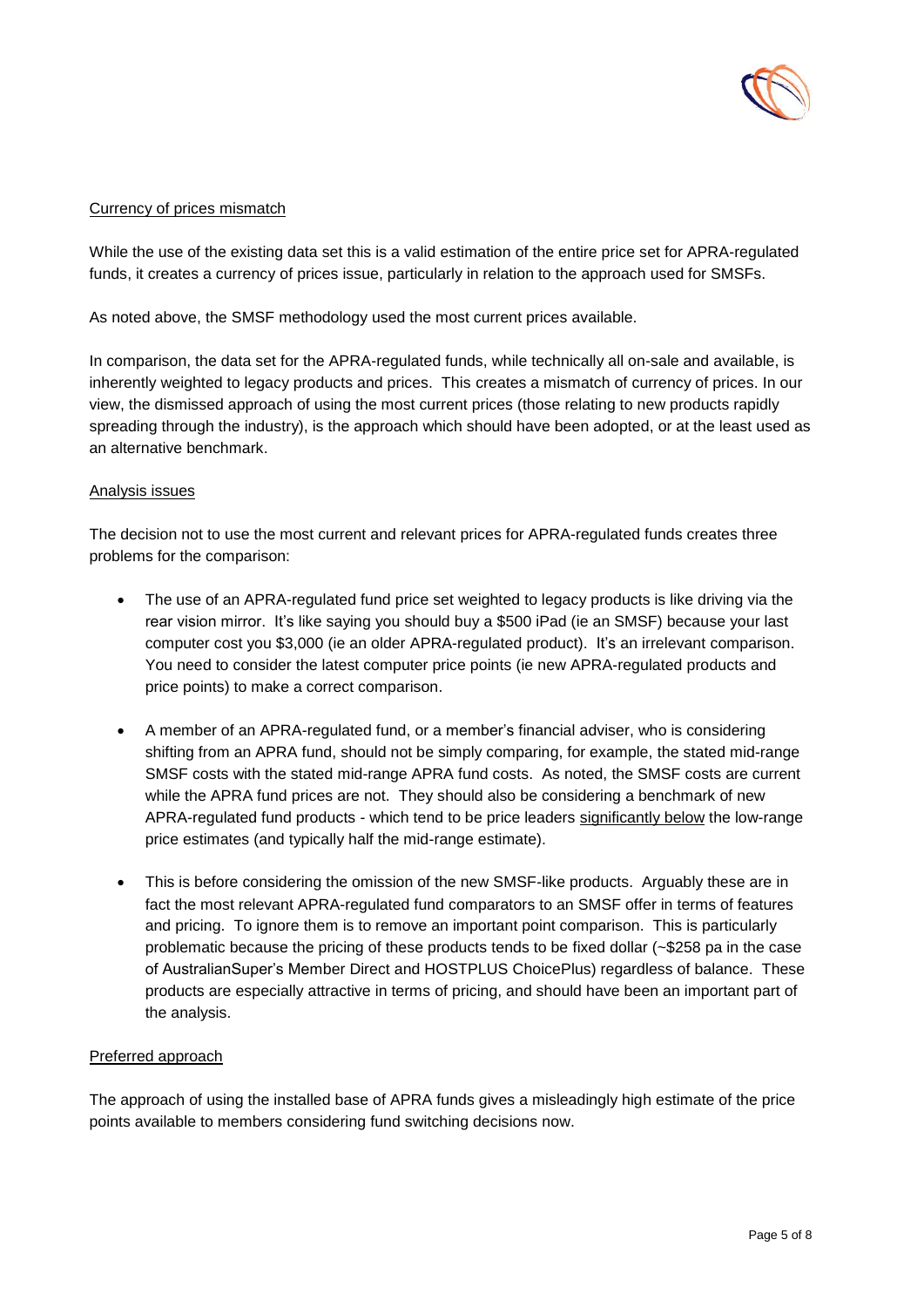

Rather, a set of prices relating to the new APRA-regulated products now becoming available should have been created as an alternative or additional means of comparison.

Given that the new price points are typically below the low-end estimates calculated, the effect (and the correct interpretation in our view) would have been to make SMSFs uncompetitive until much higher balances than the analysis concludes.

#### **Conclusion**

The approach to APRA-regulated fund prices underweights and / or ignores the most recent price points established, price points which will be the go-forward prices for APRA-regulated funds.

Accordingly, we believe that APRA-regulated fund prices have been overstated.

#### Implications for analysis of cost relativities between SMSFs and APRA-regulated funds

This compounds the issues identified in our response to C1Q1 (a) above. Our contention is that SMSF costs are understated and that APRA-regulated fund prices are overstated.

This has significant implications for estimating scale points at which SMSFs become competitive with APRA-regulated funds.

Our indicative figures suggest the following could have been used as a more appropriate, or at least and additional, price comparison:

| <b>Balance</b> | <b>Industry</b><br>fund<br>indicative<br>price point* | New retail<br>product<br>indicative<br>price point* | <b>New SMSF-like</b><br>product<br>indicative<br>price point* | <b>SMSF</b><br>compliance<br>admin mid-<br>price point** | <b>SMSF full</b><br>admin mid-<br>price point** |
|----------------|-------------------------------------------------------|-----------------------------------------------------|---------------------------------------------------------------|----------------------------------------------------------|-------------------------------------------------|
| \$50,000       | \$497                                                 | \$449                                               | \$258                                                         | \$1,555                                                  | \$4,250                                         |
| \$100,000      | \$918                                                 | \$844                                               | \$258                                                         | \$1,594                                                  | \$4,289                                         |
| \$250,000      | \$2,182                                               | \$2,026                                             | \$258                                                         | \$1,748                                                  | \$4,443                                         |
| \$500,000      | \$4,289                                               | \$3,997                                             | \$258                                                         | \$1,999                                                  | \$4,694                                         |

\* Tria estimate \*\* Sourced from Costs of Operating SMSFs

Using the latest APRA-regulated fund prices available – ie equivalent currency of prices - creates a very different view.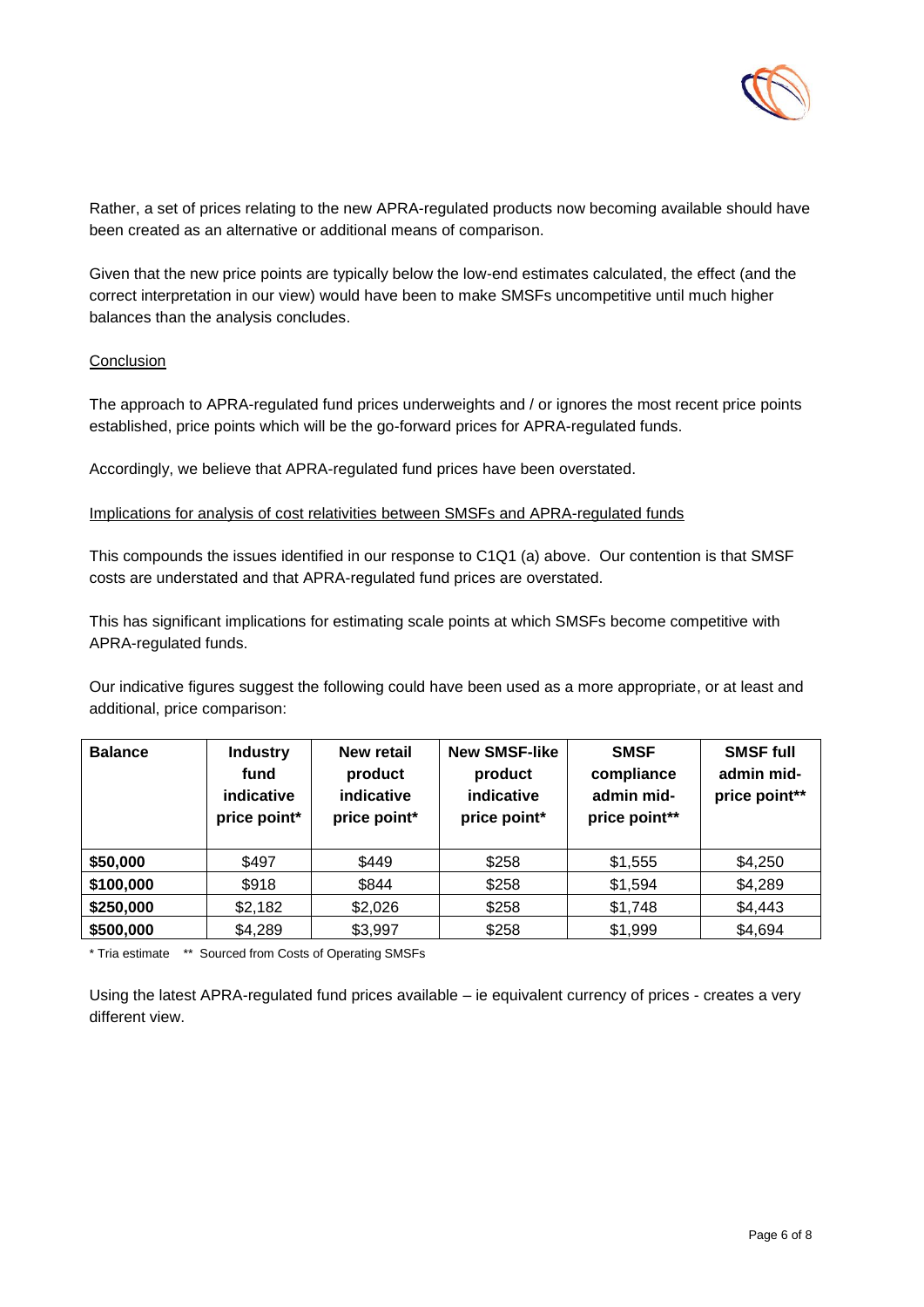

On this view:

- Industry fund and new retail prices converge (albeit at somewhat higher figures on our analysis).
- Very low, fixed dollar, prices are available via new SMSF-like products from APRA-regulated funds.
- SMSF full administration costs (which as discussed above we consider to be understated) do not even approach competitiveness with industry fund and new retail pricing until beyond \$500,000.
- SMSF costs never approach competitiveness with new SMSF-like APRA-regulated fund prices, even where the SMSF service is for compliance admin only.

## **C1Q2**

We are supportive of the provision of guidance in respect of SMSF costs.

However, and as our response to C1Q1 suggests, we believe that most work needs to be done in respect of (d) the cost / benefit of SMSF structures compared to other super vehicles.

Advisers considering the circumstances of members of APRA-regulated funds and making a recommendation to establish or switch to an SMSF should not be confining their analysis to the member's current APRA-regulated fund, or the APRA-regulated fund price range found by the Costs of Operating SMSFs paper.

There should be an obligation on advisers to consider, as an alternative, new APRA-regulated fund products and their price points in establishing the basis of a recommendation.

## **C1Q3**

Yes, but additional works needs to be performed to present a more complete view of SMSF costs, particularly in relation to investment costs.

# **C1Q4**

As noted above, we believe typical SMSF investment costs have been understated, and should be estimated and disclosed.